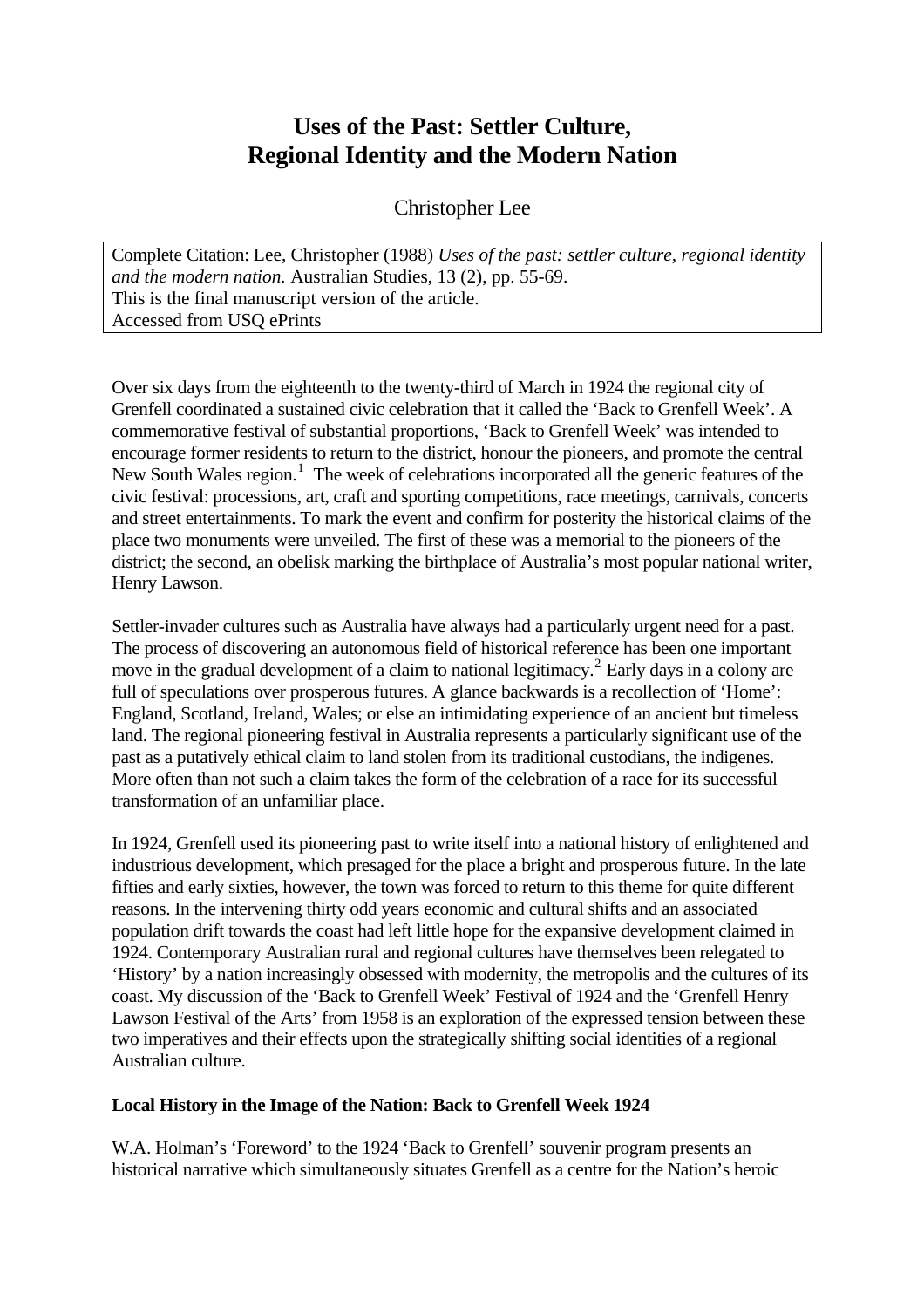pioneering past and the modern moment of its ultimate achievement. Holman, a former Labor State Premier and a distinguished son of the district, compiled a colourful account of the history of the town that placed its roots in a romanticised frontier past that served as the ideal foil for his contemporary vision of a thriving, modern regional centre:

No region's records show more of both the poetry and prose of Australian history than those of Grenfell. Seen as it is at the earliest in the first dim light of Australian exploration, it has been the scene of every kind of event, and the theatre of every kind of exploit with a claim to romance. Every picturesque figure in our chronicles has appeared there in turn. The Squatter King, with his attendant satellites of shepherd and drover, the bushranger, the gold digger, have all successively come upon the scene. It has experienced to the full the great vicissitudes -- those marked by extremes of good fortune and calamity -- so characteristic of our country ... droughts ... fire ... The celebrated struggle of Lambing Flat ... Few regions, too, are more typically representative of the staple wealth of our country; and the gold which has been won around Grenfell in its darker depths is only representative of the golden fleece and the golden grain which have flourished in its sunlit valleys.<sup>[3](#page-11-1)</sup>

Holman regards the artistic and biographical connections with Grenfell of two of Australia's most famous nineteenth century writers, Henry Lawson (1867-1922) and Rolf Boldrewood (1826-1915), as appropriate testimonies to the colourful history of the region. Literary representation confirms the existence of a useable past and this past is a prerequisite for the culture and civilisation of contemporary life. The coming of the railway and the beginning of the industrial era has 'smoothed down' some of the 'rugged individualities' of the town and 'Grenfell is no longer a remote and slightly sleepy repository of quaint survivals, but a brisk, modern and flourishing town; the centre of one of the largest wheat fields in Australia, and the home of one of its most enterprising populations'.<sup>[4](#page-11-1)</sup> The sign of modern civic prosperity is an appropriate relation to the past as well as a particular function of the present:

Grenfell, always as its public monuments attest, grateful in its recognition of its worthy sons, will not fail to cherish and respect all its benefactors, all its leading spirits. Long may their work be manifested, with that of their predecessors, in its increasing greatness and prosperity!<sup>[5](#page-11-1)</sup>

The regional centre, he argues, is a civic success because of the virtues that its contemporary citizens share with their pioneering forebears and this correspondence is available for public scrutiny because of the historical consciousness of its community. Hard work, initiative and enterprise will see Grenfell's citizenry join their forebears, as the region's never to be forgotten progenitors. The festival thus deploys the narrative of pioneering tradition to help fashion an appropriate citizenry for the town and its region. More than this, however, it represents a claim to a place -- a claim which has a particular urgency in settler-invader cultures.

 The pioneer legend 'celebrates courage, enterprise, hard work, and perseverance; it usually applies to the people who first settled the land, whether as pastoralists or farmers... It is a nationalist legend which deals in a heroic way with ... the taming of the new environment to man's use'.<sup>[6](#page-11-1)</sup> In short, it is a conservative liberal myth that celebrates the sufficient individual, and it tends to operate in opposition to the radical nationalist historian's systemic critiques of social, cultural and political exploitation.<sup>[7](#page-11-1)</sup> Its historical mode is nostalgic and it is democratic in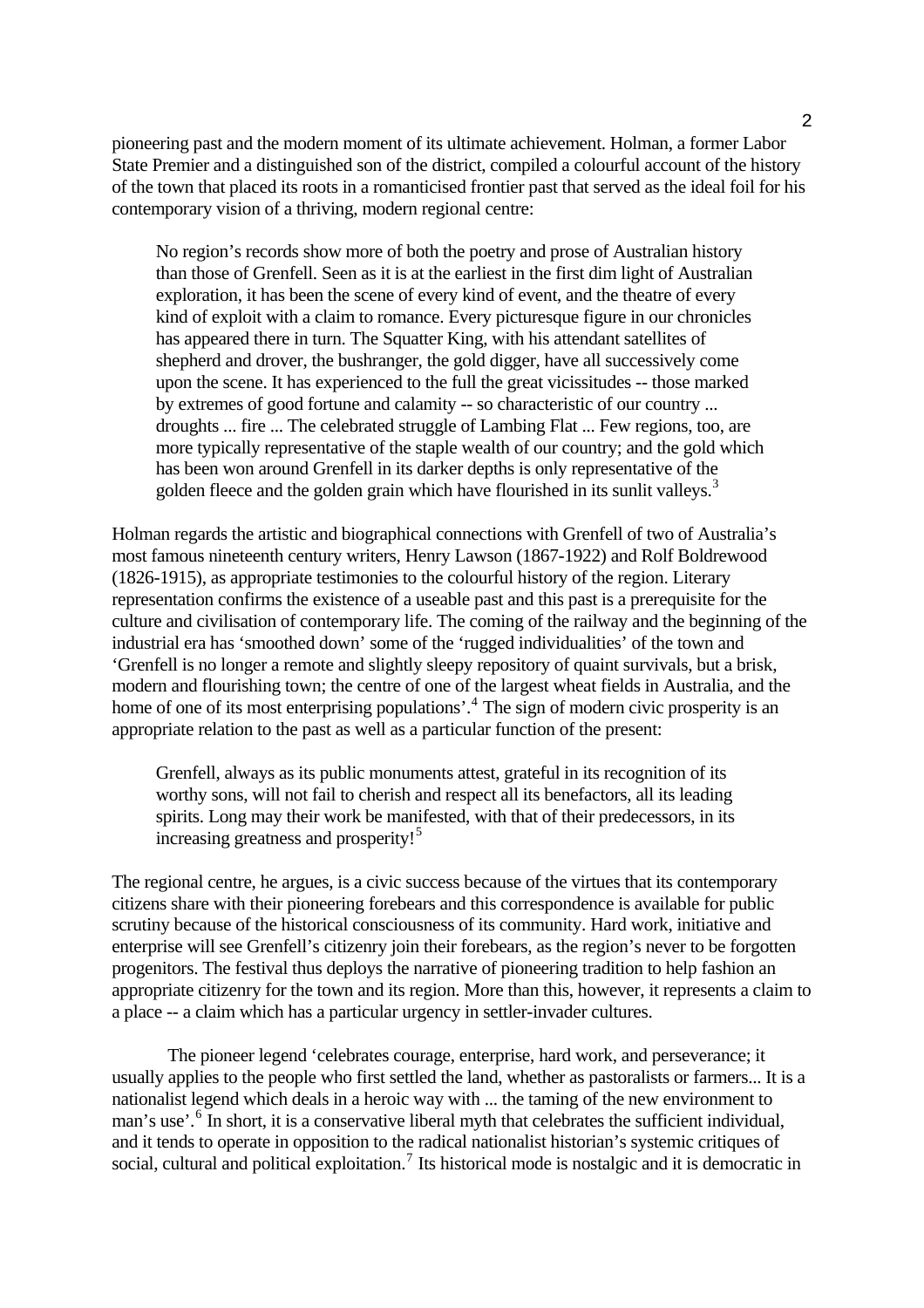the sense that it singles out the ordinary Australian as a popular hero.<sup>[8](#page-11-1)</sup> Further, it is frequently used, as is often implicitly the case in its performance through the Grenfell Festival, to stress the British identity of Australia.<sup>[9](#page-11-1)</sup>

 The settler-invader claim to place is vitally performed in the Monster Procession which wound its way from the Council Chambers to the Show Ground to mark the opening of the 'Back to Grenfell Week'. The procession was arranged in a significant order with the Mounted Police and the Town Band leading the soldiers returned from the first World War, the Red Cross workers, and the schoolchildren. Next came the primary products of the district, bullock and horse drawn wagons of wheat, chaff, timber and wool. These were followed in turn by the Trades, Storekeeper and Industrial Turnouts, Pageants of more wheat, wool and primary products, winding up with the best goat turnout; the best decorated umbrella, and the Friendly Society's displays. On arrival at the Show Grounds the civic procession saluted the Union Jack, the Mayor and Shire President welcomed 'all returned Grenfellites', and the company sang 'Home Sweet Home' and 'God Save the King'.

 The British 'symbology' of the occasion is more than colonial deference to the mother country. The transportation of convicts in the nineteenth century established amongst the British middle-classes a clear association between criminality and colonial identity.<sup>[10](#page-11-1)</sup> The belief that crime was not a social issue, but the genetic destiny of a particular class, created doubts about the future respectability of the colonies. Consequently, there was a sustained public forgetting of convict origins in the early  $20<sup>th</sup>$  century as was demonstrated by the systematic dismantlement of the Port Arthur convict ruins.<sup>[11](#page-11-1)</sup> In the colonial situation, the assertion of Britishness was, therefore, in part an assertion of immigrant respectability. In the colonies, as in Britain, it served to distinguish an imperial-national identity from the contradictory associations of the penal stain.

 Viewed in this context, the Festival's ready identification of the region with bushrangers, who in days gone by plied their trade from bases in the Wedding Mountains, seems contrary. The relegation of criminality to the past, however, permits the respectable contemporary citizen to distinguish themselves through the acknowledgment of their poor start. Such a confession refutes the pessimistic predictions of the nineteenth century British middle-class with a public demonstration of contemporary prosperity. Lingering doubts, however, are clearly one of the driving forces behind the need regularly to celebrate successful development. A convict past can be a marker of subsequent achievement that dovetails nicely with the grand historical narrative of an emerging nation. It is this movement which has made convict ancestry a fashionable claim for the contemporary Australian bourgeoisie, and it represents a use of the past which is an integral part of the Festival's claim to the achieved respectabilities of a civilisation.

 The attribution of criminality to a genetically degenerate class was not abandoned in the colonial situation; rather it was adapted in the service of racial purity. The fear of the relationship between degenerate races and criminality -- a key incitement for the Lambing Flat massacre of Chinese diggers in 1861, which Holman celebrates in his Foreword -- prompted an emphasis on the physical vitality of the district in both the Monster Parade and the Festival.<sup>[12](#page-11-1)</sup> The connection of race and culture to climate was a strategic feature of the initial colonial settlement and the later national reappropriation of the Australian continent. In the nineteenth-century Social Darwinist ideas associated morality with climate and genetic stock, and this led to fears that in the colonies the white races could degenerate -- particularly in the hotter inland areas and in the tropical and sub-tropical climates to the north. The fear was that if the so called inferior (black and yellow)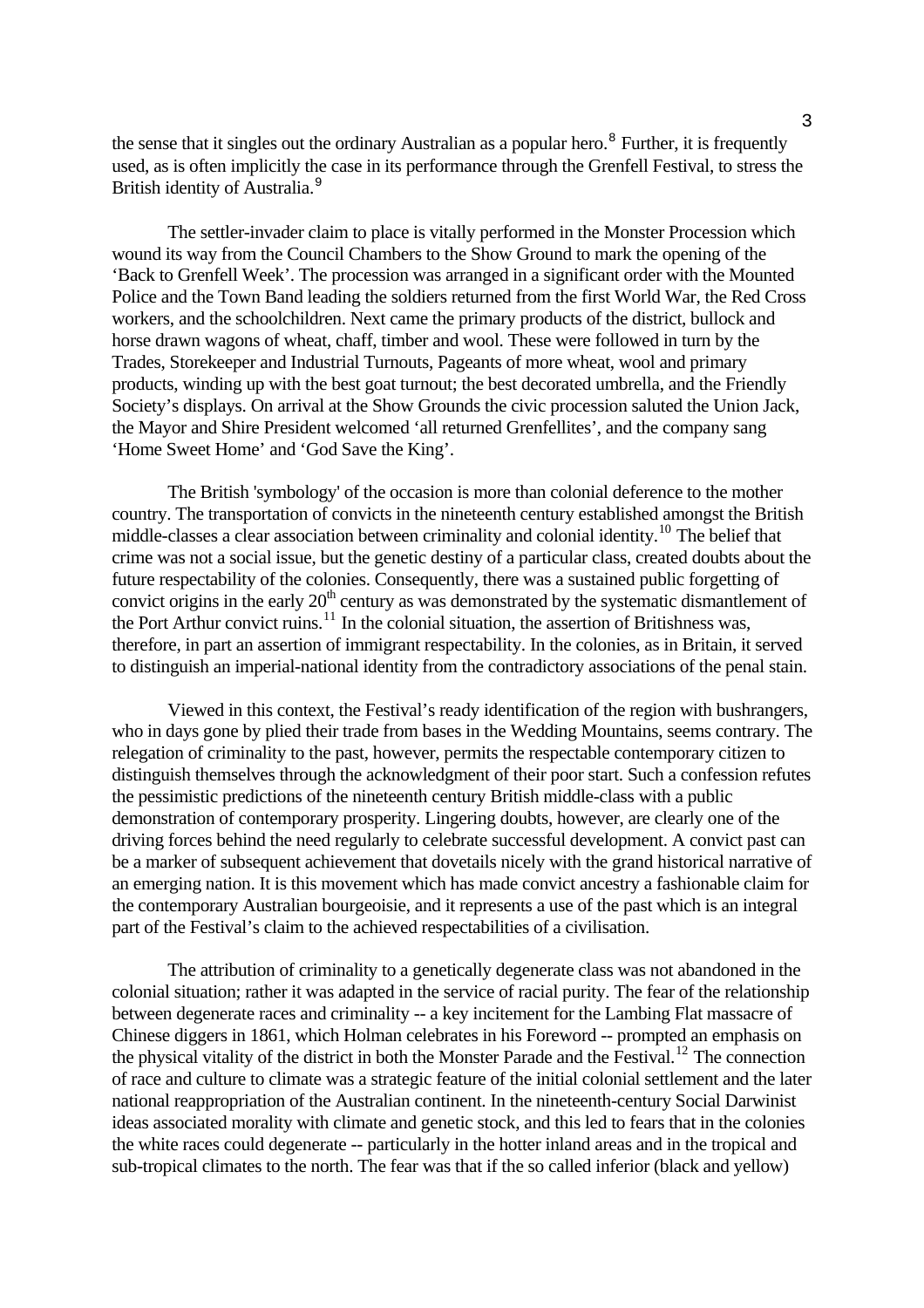races were the products of their 'hot' environments then the European presence in Australia might be expected to result in stock degeneration. Signs of this impending genetic deterioration were often read into the frequent outbreaks of disease in the nineteenth century colonies. The assertion of a history of European genetic prosperity became, consequently, an essential feature of any region's claim to successful settlement.<sup>1</sup>

 The Monster Parade accordingly offered best-dressed prizes in the categories of Australian Infantry Forces (AIF) Officer, AIF Member, National Costume, Boys and Girls Fancy Costume, and Sportsperson. Additional awards were given for the best looking single man and woman, schoolboy and schoolgirl, boy and girl, and baby boy and girl. The host of physical activities, sporting contests and military displays at the Festival also served as signs of the area's genetic hygiene. Good health was also always a good place. Like many other features of the pioneering festival of 1924, the celebration of the hygienic settler body was to become an important feature of the Grenfell Henry Lawson Festival of the Arts and its promotion of the town's civic community from the late 1950s.

#### **The Grenfell Henry Lawson Festival of the Arts: Civic Culture as Successful Settlement**

In 1958, Harold Goodwin, the newly appointed headmaster of the local high school, initiated an annual civic campaign to remember Henry Lawson. Goodwin cited Grenfell's Lawson memorial as evidence that in earlier years 'civic minded people revered his memory'.<sup>[14](#page-11-1)</sup> An annual festival in the famous writer's honour would 'bring the town together once a year in a Civic Festival' and at the same time 'keep the spirit of Lawson alive, not only in Grenfell, but throughout the country'.<sup>[15](#page-11-1)</sup> The Mayor called a public meeting and a group of people representing over twenty organisations agreed to pool their resources in the interests of the celebration. Any funds that they might raise would be used to develop a collection of Australian books in the town library as a memorial to Lawson. Thus began the Grenfell Henry Lawson Festival of the Arts, and every year since it has been 'appropriately' celebrated on the Queen's Birthday long weekend which precedes the anniversary of Lawson's birth.<sup>[16](#page-11-1)</sup>

 The pioneering narratives through which Henry Lawson was remembered when his monument was unveiled in the 'Back to Grenfell Week' of 1924 were resurrected for the annual celebrations in his name as they took place from the late 1950s, through the 60s, 70s and 80s, and into the 90s. The Children's Cultural Activities Day, The Roaring Days Fancy Dress Dance, The Procession, and The Lawson Concert were important moments in this resurrection. The opening day of the early festivals was devoted to the performances and cultural displays of the local school children. The rural setting and the pioneering themes of Australian art and the work of Lawson were focal points for these displays, and through them the children were invited to place their own local experiences in relation to the heroic pioneering history of the region and the nation. In a film made on the history of the Festival in 1993, John Hetherington, a teacher in the nearby Wirrimbah School, insists that education is still about the three Rs and the social graces and that recitation remains an important vehicle for the latter. As his young students act out Lawson's verse for the camera, he encourages them to use the narratives to imagine the 'tough old days' when Europeans pioneered the district.<sup>[17](#page-11-1)</sup> Hetherington's wife, Jenny (nee Moffitt), a local taught by Goodwin, the festival organiser in the 60s, recalls her annual involvement in the Festival as a characteristic of her life from girlhood. A notable feature of this involvement is her family's continued custom of billeting many of the Festival's distinguished visitors. For Jenny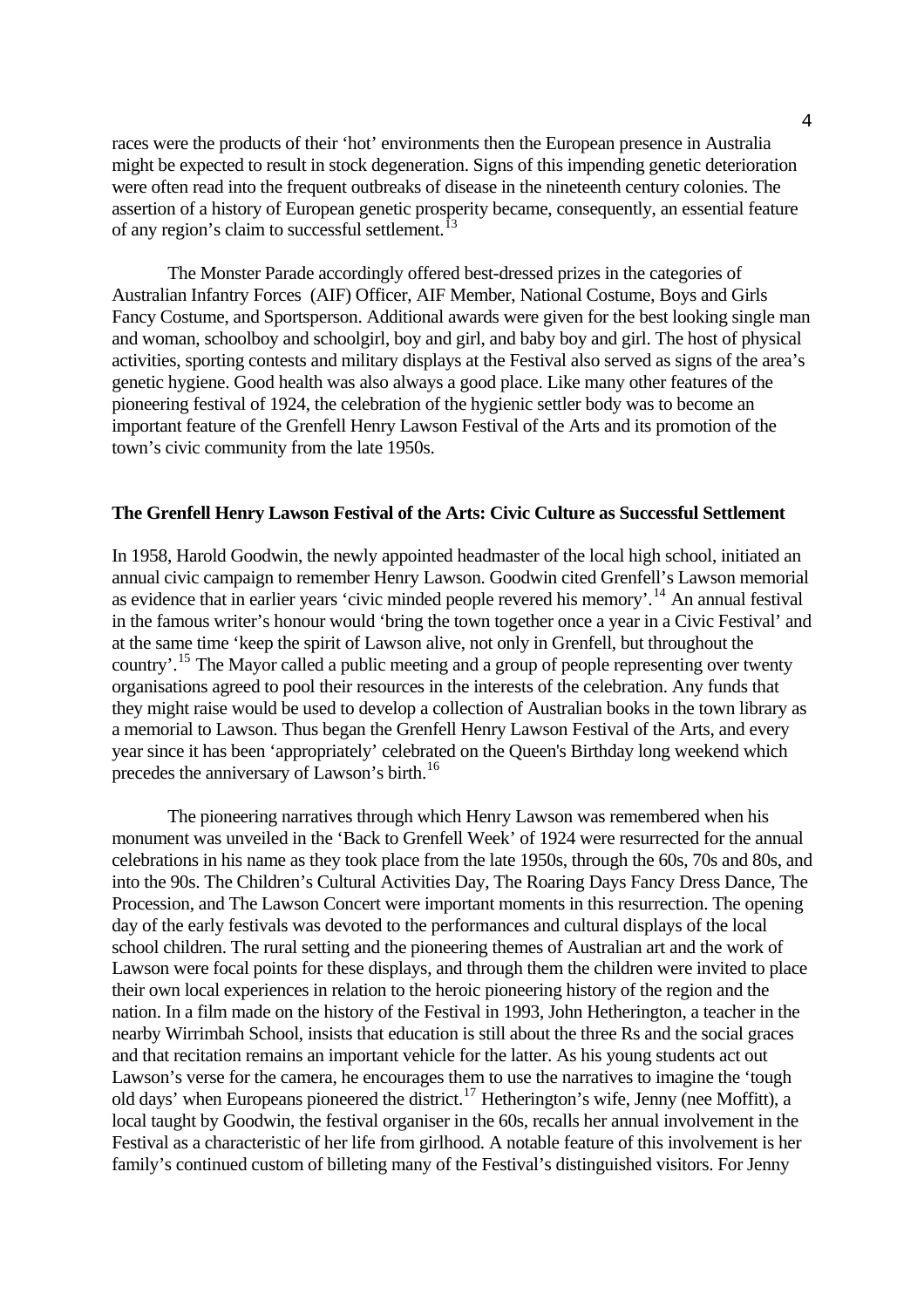Hetherington and her peers, the Festival is an important part of their identification of self and family with a particular place.

 The Henry Lawson Concert maintained for the adult citizenry the local as well as the national emphases of the Lawson heritage. Here the locals mixed with distinguished visiting actors such as Chips Rafferty, Leonard Thiele, and Ed Devereaux, for music recitals, patriotic sing-a-longs, musical renditions of Lawson verse, and recitations of both the verse and the short stories. In 1958, for example, the local dramatic society put on a play especially written for the Festival. 'The Last Review' consisted of the dreams of an old man who dozed beside the reception desk of the hotel in which he was staying for the duration of the Henry Lawson Festival. Henry Lawson visits the Old Man's dreams where he is visited in turn by a procession of the writer's celebrated characters: Joe and Mary Wilson, Mrs Spicer, The Drover's Wife and her son Tommy, Mr and Mrs Baker, and Mitchell. A few days later the local paper gave a detailed assessment of the historical performances of the local actors.

 Pioneer role playing through performance and costume is an integral part of many aspects of the Festival and it features in particular in the opening procession and the Roaring Days Fancy Dress Dance. Lawson characters and more general pioneering themes are a prize category in the Festival procession which shares strong similarities to the Monster Procession of the 'Back to Grenfell Week' of 1924. The practice is also energetically redeployed in the Roaring Days Fancy Dress Dance where prizes are awarded for the best male and female period costume and the best portrayal of Henry Lawson. In 1959, Chips Rafferty attended the Dance as Henry Lawson. The practice of historical fancy dress represents the Festival's penchant for affirming both the link to the past as it is represented in Lawson's work and in the same moment the contemporary community's modern distance from those times.

 The Festival's claim to an achieved place within the modern Nation is clearly articulated in the opening speech of the inaugural festival, where a prominent Sydney publisher declared that:

 A hundred years ago there was little on this spot that had its origin in the European mind. For thousands of years only the wandering feet of stone age men had passed this way. Ninety years have passed since the birth of the man in whose name we are met here today... How many could have dreamed that this baby, the son of a poor Norwegian digger, should become the first and still the most inspiring representative Australian.<sup>[18](#page-11-1)</sup>

The Henry Lawson Festival uses the past as a part of a civic claim to place, but this use is interestingly inflected as social, cultural and economic pressures from the 50s through to the 80s begin to threaten the viability of the 1924 Festival's assertion of the town's prosperous future. The Grenfell Henry Lawson Festival, like its 1924 forebear, always carried the promotion of the district as one of its intentions.

The Festival Program for 1961 spells out the purpose of the Festival in the form of an acrostic of the 'Lawson Festival':

Why does Grenfell hold this festival?

L iterature of Australia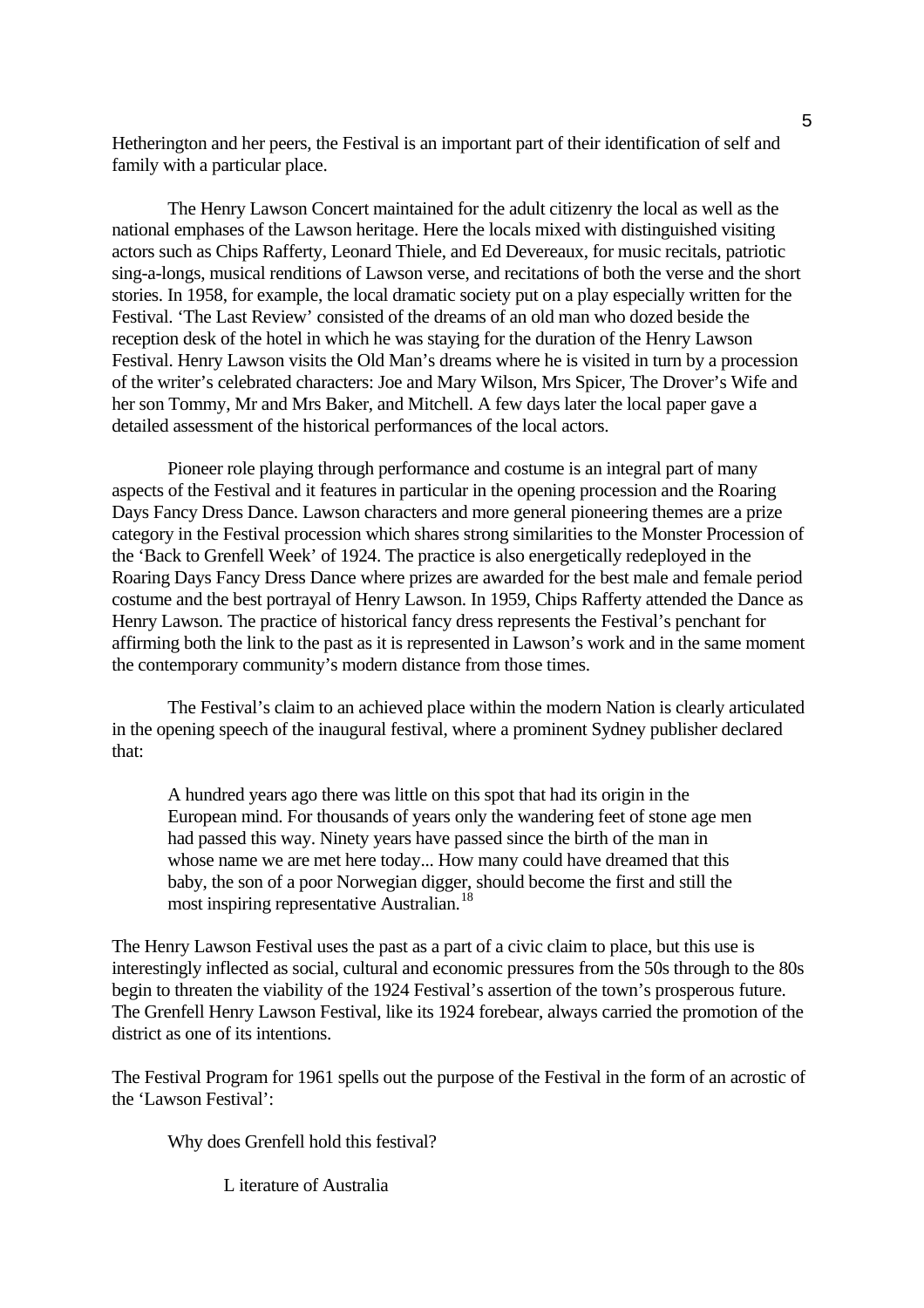A rts of Australia W elfare of Australians S ocial conscience of Australians O rganisation of true 'community' N ational development F riendship--Mateship--Loyalty E ducation to Live and look forward S ociety to take stock T own improvements and Amenities I mprovements in our way of life

 V alues in our everyday lives A dvance Australia L ove of country-- of our fellow men.<sup>[19](#page-11-1)</sup>

Encapsulated in this acrostic are the civic aspirations for the Festival. Grenfell promotes itself as the ideal site for the exemplary Australian citizen. The important emphases in this claim are an assertion of respectability through civic community, individual fidelity and an appreciation of the arts, and a corresponding determination to improve the material prosperity of the Town and the Nation. Grenfell's ethical and material celebrity establishes the place as a legitimate site for genetic as well as commercial investment, and the following appeal thus appears below the acrostic:

Businessmen Visitors Investors

 Grenfell is a fine, healthy town with a vigorous spirit and sound district. Industries are wanted--Every opportunity given to help new businesses. Area is flood free and land is cheap -- Ample labor available. Invest in Grenfell and help de-centralisation bring fresh vigour to our nation -- Inquiries welcomed by civic authorities and Chamber of Commerce, Rotary or Apex Clubs. **WATCH GRENFELL GROW**. YOUR CHILDREN WILL GROW UP STRAIGHT IN GRENFELL. Here is a happy community -- Join us?

Through its Festival, Grenfell, the birthplace of Henry Lawson, uses the status and reputation of the National poet and its pioneering heritage as sources of capital for civic, regional and national self-promotion.

### **Happy Hygienic Bodies: The Bush Legend and a Coastal Strip**

Despite the wonderful ingenuity behind this strategy it was difficult to see a regional festival having any lasting success in turning around the massive coastal drift which has characterised population movements in Australia since the end of the nineteenth century. There is recognition of this trend in the 1966 Festival, which sought to articulate its historically based claim to the National imaginary with the developing tourist campaigns of a number of the increasingly popular coastal centres.

The 1966 Festival program features a map of eastern Australia that represents Grenfell at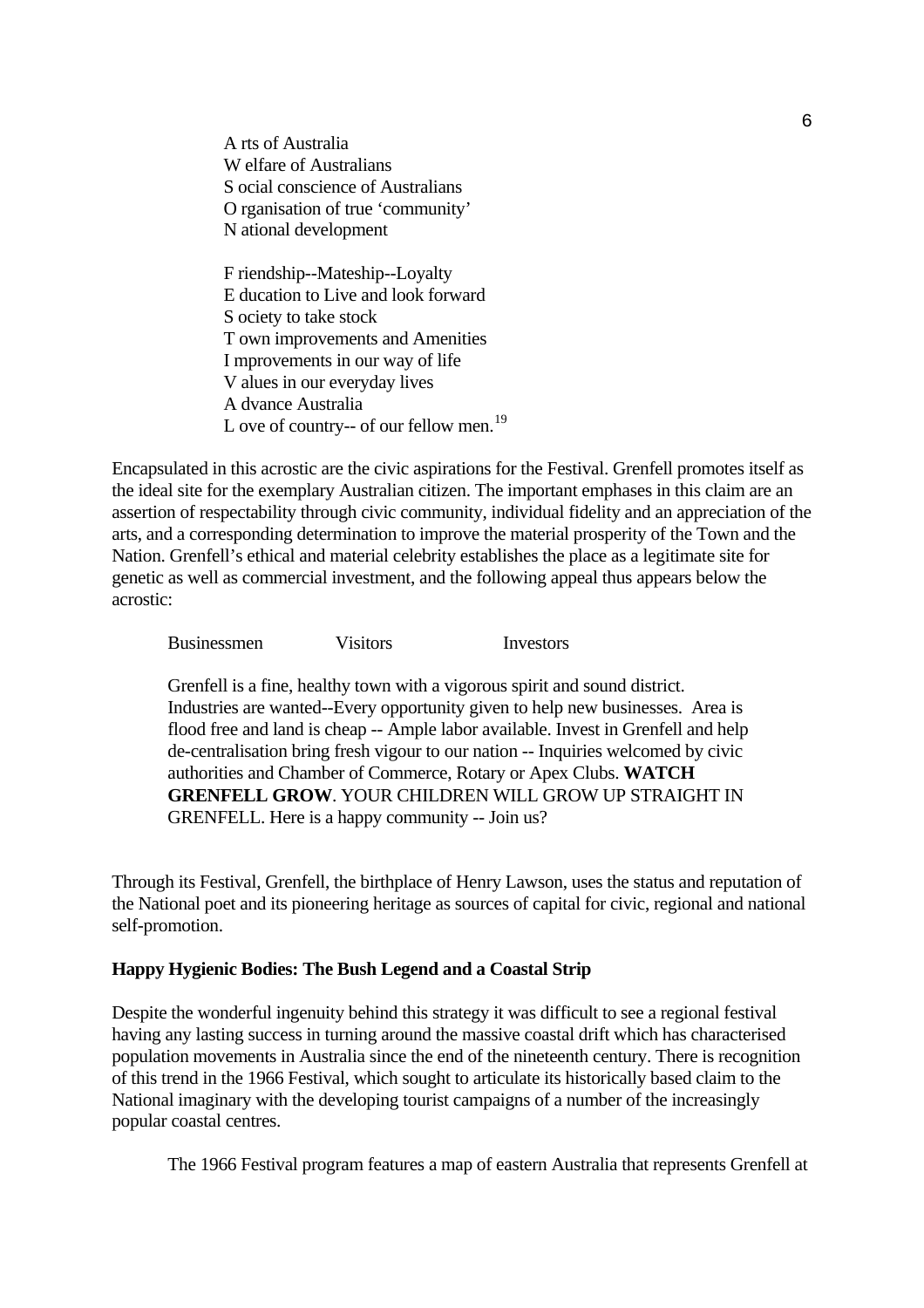the centre of crossroads linking Sydney to Adelaide and Brisbane to Melbourne **(fig 1)**. The caption accompanying this map reads: 'Grenfell --Birthplace of Henry Lawson--at the Crossroads between all Capital Cities--at the heart of the Australian Legend'. On the following page are photographs of the successful beauty contestants, Miss Sydney Surf and Miss Gold Coast Aquabelle, who attended the Festival to represent the two highways **(fig 2 )**. The captions, which framed the full-page photographs of the bikini girls, encourage motorists to use the highways that intersect in Grenfell as preferred routes to the beaches of their choice. 'Save a day -- Go Henry Lawson Way North or South,' anchors a photograph of the bikini clad Miss Gold Coast Aquabelle, invitingly resting against the trunk of a distinctively tropical palm tree.<sup>[20](#page-11-1)</sup>

 The beach joined the bush as a site for the representation of Australian images when the youthful, wholesome, cheerful, innocence of the 1920s was replaced by the 1930s preference for modern metropolitan sophistication, a move which, according to Richard White, was in the interests of both the manufacturing industry and the increasingly academy-based Australian intelligentsia.<sup>[21](#page-11-1)</sup> In this period, the lifesaver became the embodiment of the beach going Australian male. As a new image of national virility, he (re-)presented the legendry characteristics of the traditional digger/bushman as a contemporary metropolitan phenomenon. It was not that the bushman/digger was no longer Australian so much that the lifesaver became his more modern incarnation. Both images were able to coexist within the same space because their representativeness was displaced temporally. The lifesaver was the dynamic *now* to the bushman's nostalgic *then*, a relationship which allows the lifesaver to claim a tradition and kinship which acknowledges and appropriates the bush, and then pushes it aside.

The supersession of the bush by the beach was facilitated by its greater accessibility for a predominantly metropolitan masculine culture in search of an easy forum for the demonstration of 'national' virility. The role of woman in the masculine myth of the beach is largely decorative -- although she does play an important role in confirming the identity of the heroic male. The beach belle is an object of voyeuristic attention for the masculine surfer and the lifesaver. The display of virility that the dangerous surf permits, however, requires the admiration of the beach belle. It is this role of the female subject in the apotheosis of the masculine hero that is demonstrated in the use of bikini girls to promote the beaches of Sydney and Surfers Paradise in the late 1950s, 60s, and 70s. The bikini model offers the potential male tourist her admiring look as a promise that he is an alluring sexual prospect. This publicity narrative interpellates the young male tourist as the lifesaver/surfer; an image which became increasingly recognisable from the 1950s as a contemporary embodiment of the national character.<sup>[22](#page-11-1)</sup>

The promise of sex, as Alexander McRobbie points out in *The Real Surfers Paradise*, is integral to this form of advertising, and this promise sits awkwardly with the predominant forms and intentions which I have already described for the Grenfell Henry Lawson Festival of the Arts.<sup>[23](#page-11-1)</sup> There appears to be a contradiction between the respective strategies of the 1961 and 1966 programs in particular. While the 1961 program uses the liberal civic virtues of the region to promote the city of Grenfell as an ideal site for the settler dreams of familial and financial prosperity, the 1966 program accepts the metropolitan cultural hegemony which locates the contemporary on the coast and the past in the bush. Further, the Festival accepts this hegemony in the form of its celebratory adoption of the contemporary promise of youthful sexual adventure, which is written into the publicity narrative of the beach.

The ethical and sexual strategies tend to coexist in the Festivals throughout the sixties, however, where their incompatibility is moderated by the active reframing which characterises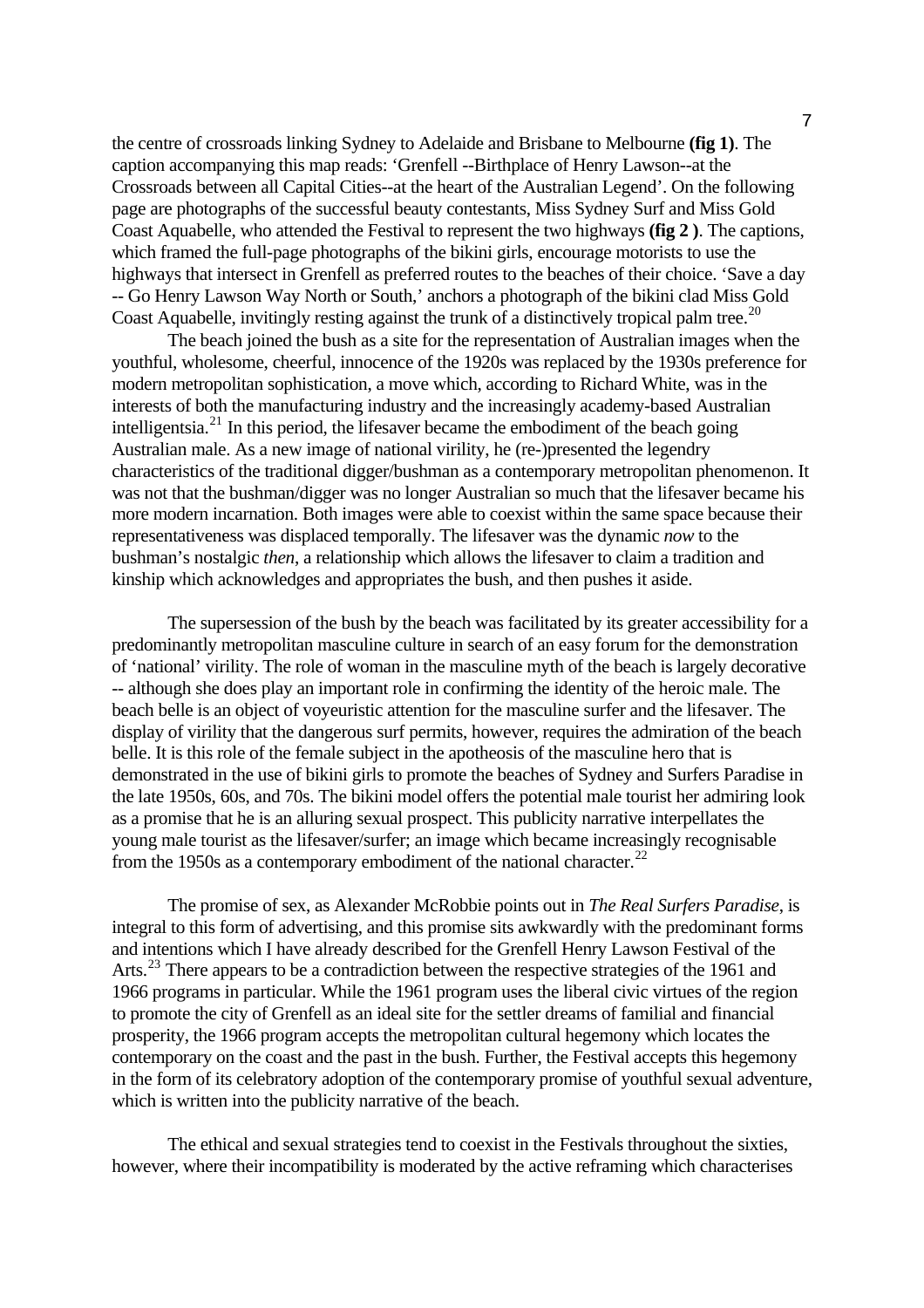the Festival's use of the beach belles. The Festival uses the coast's appropriation of the contemporary, what Johannes Fabian has called the 'denial of coevalness', to write itself into the beach myth as its authenticating heritage.[24](#page-11-1) The developmental path of the ideally *embodied* national form (male and female) is made to follow the road from Australia's capital cities through rural Grenfell to the beaches of Sydney and Surfers. By re-routing the beach narrative through the Australian Legend, the Grenfell Festival recontextualises the alluring bodies of Miss Gold Coast Aquabelle and Miss Sydney Surf in the terms of Grenfell's claim to genetic accomplishment. The beach girls are represented as contemporary exemplars of the hygienic success of the colonial dream -- a hygienic obsession that, as we have seen, remains an important feature of the pioneering myth which structures the Festival and its readings of the national poet and his work.

The 'white happy wholesome' images of Miss Sydney Surf and Miss Gold Coast Aquabelle, framed as they are by the myths and discourses of tourist promotion, national identity, pioneering heritage, and civic hygiene, insist upon the moral, physical and commercial enterprise of the city of Grenfell. This ingenious act of appropriation is beautifully demonstrated by the Festival's use of the models when they arrive in the town. The visiting beauties are used to complement the local entrants in the Festival's own beauty pageant. Furthermore, at the behest of a committee of local graziers, Miss Sydney Surf and Miss Gold Coast Aquabelle slip out of their bikinis and into the latest woollen fashions from Western Stores and Roberta Salon.<sup>[25](#page-11-1)</sup> As the Grenfell Henry Lawson Festival of the Arts promotes the pioneering myth of nationalist endeavour, it reinscribes the white, wholesome bodies of the contemporary metropolitan Australian woman as the fashionable legacy of the bush legend. In this way, the apparently incongruous beach belles are recuperated into a pioneering tradition that the Festival's popular dramatic reproductions of Lawson's stories reaffirm as the authentic traditions of a local culture.

## **National Promotion and the Affirmation of Region: Arts, Celebrity and the Extended Civic Family**

A subject to which I have yet to do justice is the strong focus upon the Arts in the Festival. Beginning in a period of Australian history when there was little official recognition of the value of Australian artistic product, Grenfell set out to establish a series of ambitious prize competitions. The Grenfell Henry Lawson Festival of the Arts Awards were not a regional set of prizes for local artistic production. These awards sought to recognise the artistic endeavour of the Nation. An annual Australian Arts Award for the most outstanding contribution to the Arts by an Australian has been awarded at the Festival since 1958, in addition to prizes for prose, verse, song, art and, from 1965, television.

Distinguished Australians, many of whom were patrician members of elite metropolitan traditions, were recognised and incorporated into the popular progressive narrative of the Festival. Recipients of the Australian Arts Award included Russell Drysdale (artist), William Dobell (artist), A.D. Hope (poet), Robert Helpmann (dancer), Patrick White (Nobel laureate), Douglas Stewart (poet), David Campbell (poet) and Sidney Nolan (artist). Prize winners often attended the Festival to collect their awards and together with a number of dignitaries (such as Chief Justice H.V. Evatt, who was later to become the Secretary General of the United Nations, the Governor Sir Eric Woodward, and the Norwegian Consul) who agreed to preside at the opening ceremonies and serve as competition judges, they represent an impressive list of celebrities for the Town. Having used the felt status of the birthplace of the National Poet to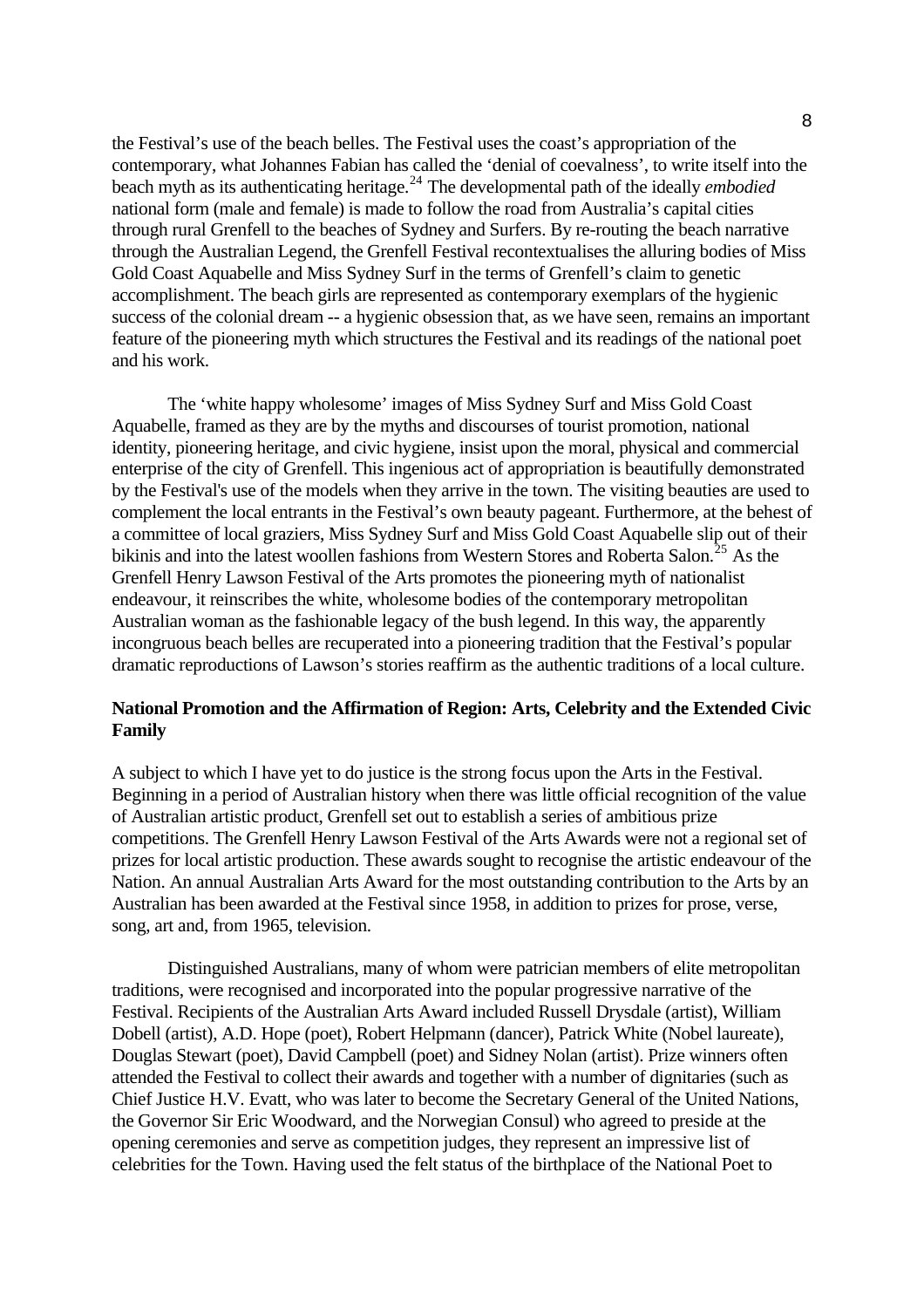authorise itself as a cultural centre, the town of Grenfell now confirmed that status on the basis of the celebrities it attracted.

The practice of billeting the celebrities for the duration of the Festival in the homes of Grenfell's residents and on family properties close to the town helped to distribute the prestige of the celebrities amongst the community. Gwen Moffit, surrounded by her grown children, flicks through a family photo album rich with images of the famous. Doc Evatt talked incessantly, she recalled, and he wouldn't get out of his pyjamas. Chips Rafferty (actor) was so tall that he had to sleep diagonally across the bed while his little wife curled up in one of the corners this created. Gwen narrates the Rafferty tale while she and her daughter make the bed in question for the camera. 'We've had a few famous visitors sleep in this bed and put their bottoms in our bathtub,' the daughter says. Later, Gwen Moffit is filmed by a beautiful orange tree ripe with fruit: 'I kept forgetting orange juice for breakfast and Patrick White was very keen on food. This little orange tree here ... had eight oranges on it so we had one orange every morning while he was here and I've called it the Tree of Man'.<sup>[26](#page-11-1)</sup>

 If we see the Grenfell Henry Lawson Festival of the Arts as an attempt to promote a regional area in a time when such areas are declining under the influence of coastal migration then we might see the function of the celebrities brought to the Festival as the re-accreditation of the relevance of the lives of the locals to the modern moment of the Nation. Living in regional communities when centralised communications constantly present the metropolitan as the site of modernity is an experience of being behind the times. Grenfell uses Henry Lawson and the past it sees him celebrating to attract metropolitan figures known through their media celebrity. In this way, the residents of Grenfell confirm their lives, their community, and their place as significant and contemporary.

 This is not to say that the celebrity is seamlessly incorporated within the civic community. Gwen Moffit's tales are often amused accounts of the celebrity's difference, such as Doc Evatt's pyjamas, Chips Rafferty's height, and the bawdy jokes of a 'tired and emotional' Gordon Chater (actor). Chater 'really shocked some people and so he was never invited back'.<sup>[27](#page-11-1)</sup> Hilaire Lindsay tells a story concerning the actor and comedian Barry Humphries and novelist Patrick White. The two men were being driven through the Town as part of the Opening Parade when Humphries excitedly drew White's attention to a street called Holy Camp Road. They didn't realise, Lindsay observes, that it referred to an old miner's camp pocked with mining holes.[28](#page-11-1)

 Those famous outsiders who bring their celebrity with them to the Festival do not live in the same place and with the same values as the locals, but by coming to Grenfell, they confirm the desirability of the place. The Grenfell Henry Lawson Festival of the Arts annually represents the area as desirable. This desirability brings the tourist whose wealth helps to support the civic community. It helps confer a contemporary legitimacy upon regional experience in the face of the dispossessing totalisation of centralised metropolitan cultural production. In an era when most of the young people must leave the region to find long term work, it also helps the local community to gather its far-flung relations about itself. As Margaret Jones, an elderly resident, puts it:

 Grenfell is an ageing town. Only the elderly stay here. But the young people come back for the Henry Lawson Festival and it means that they still belong to Grenfell.<sup>[29](#page-11-1)</sup>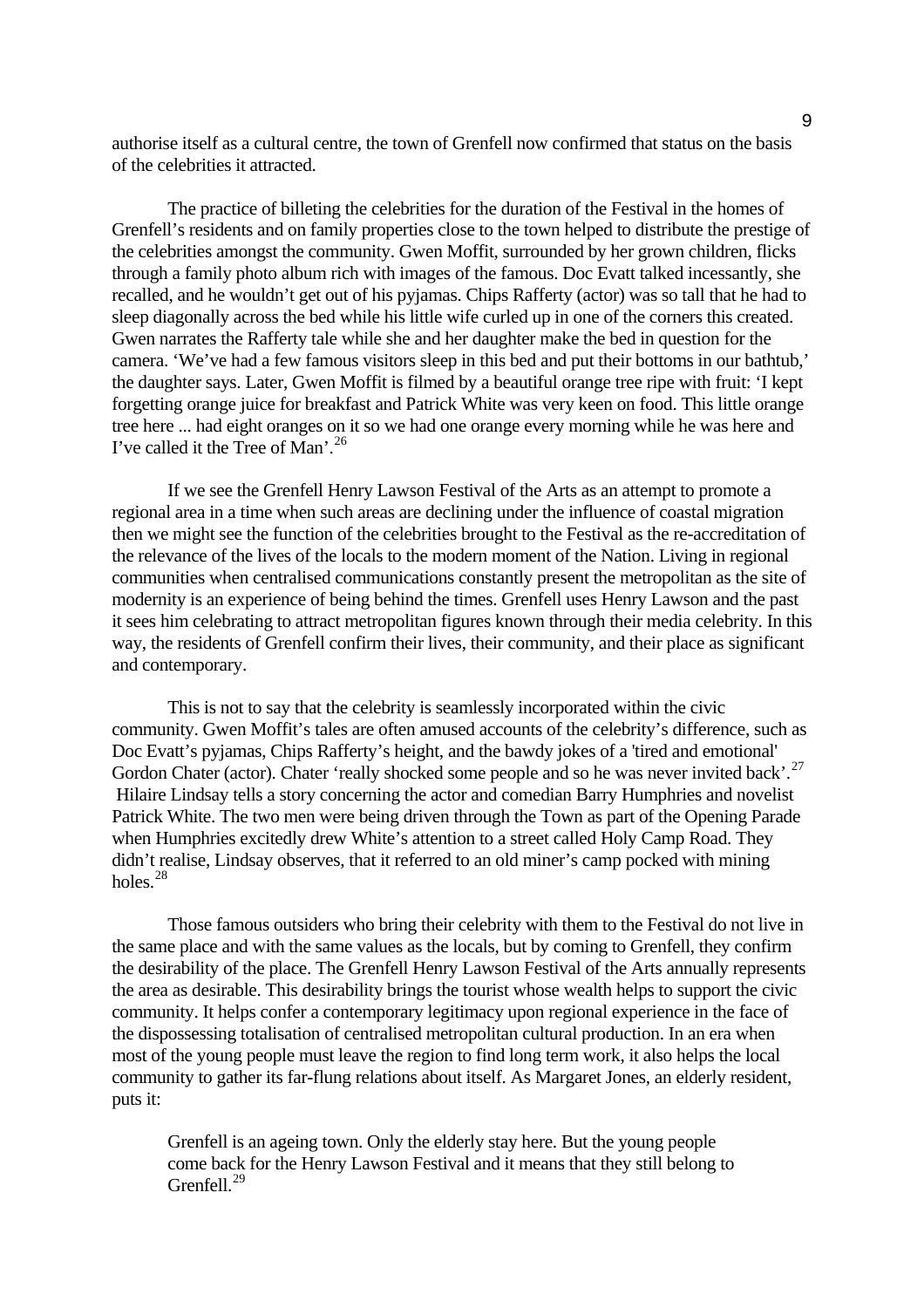modernity's 'colourful' past.<br><sup>1</sup> 'Bask to Grapfall: Suessaful Or The pioneering festival as it has been practised in the central New South Wales town of Grenfell uses a particular history of settlement as a racially inflected claim to place. This history represents a specific form of social identity that enjoys social, cultural and political prestige in settler societies, but it is itself subject to a time and a place. As (post-)modernity shapes the settler nation in the global images of metropolitan culture, regionally located communities find their own social identities consigned to (an-)other time and (an-)other place. Regional settler identities may be rhetorically imagined as the custodians of an original time that erases the native population, but this has not stopped them, in their turn, being consigned to the custody of

<sup>1</sup> 'Back to Grenfell: Successful Opening,' The Grenfell Record, 20 March 1924.

<sup>2</sup> Tony Bennett, 'Out of Which Past?' The Birth of the Museum: History, Theory, Politics (London and New

York: Routledge, 1995), pp.128-62. See also Tony Bennett, 'History on the Rocks,' in John Frow and Meaghan

Morris (ed.), Australian Cultural Studies: A Reader, ( St. Leonards, NSW: Allen and Unwin, 1993), pp.222-40.

<sup>3</sup> W.A. Holman, 'Foreword,' Back to Grenfell Week Souvenir Program, (Grenfell, 1924), Roderick Papers,

Northern Territory University Library, Darwin.

 $4$  ibid.

 $5$  ibid.

<sup>6</sup> J.B. Hirst, 'The Pioneer Legend,' in John Carroll (ed.), Intruders in the Bush: The Australian Quest for Identity, second edition, (Melbourne: Oxford University Press, 1992). pp.14-15.

<sup>7</sup> Radical nationalist historians in Australia produced an influential left wing account of Australian social development in the 1950s. The most famous example is Russell Ward, The Australian Legend, (Melbourne: Oxford University Press, 1958). There have been numerous critiques, the most readily available is John Docker, In a Critical Condition: Struggles for Control of Australian Literature Then and Now, (Ringwood:

Penguin, 1984).

8 Hirst, p.29.

 $<sup>9</sup>$  ibid., p.35.</sup>

<sup>10</sup> Beverley Kingston, 1860-1900 Glad, Confident Morning, Volume 3 in Geoffrey Bolton (ed), The Oxford History of Australia (Melbourne : Oxford University Press, 1986-1990). Allaine Cerwonka, 'Mapping Nation: Local Culture, Transnational Community and the Search for Australia', PhD Thesis, University of California, Irvine, 1997, pp.183-97.

<sup>11</sup> Robert Dixon, personal conversation.

<sup>12</sup> Manning Clark describes the campaign to drive from the diggings the "filthy, immoral treacherous and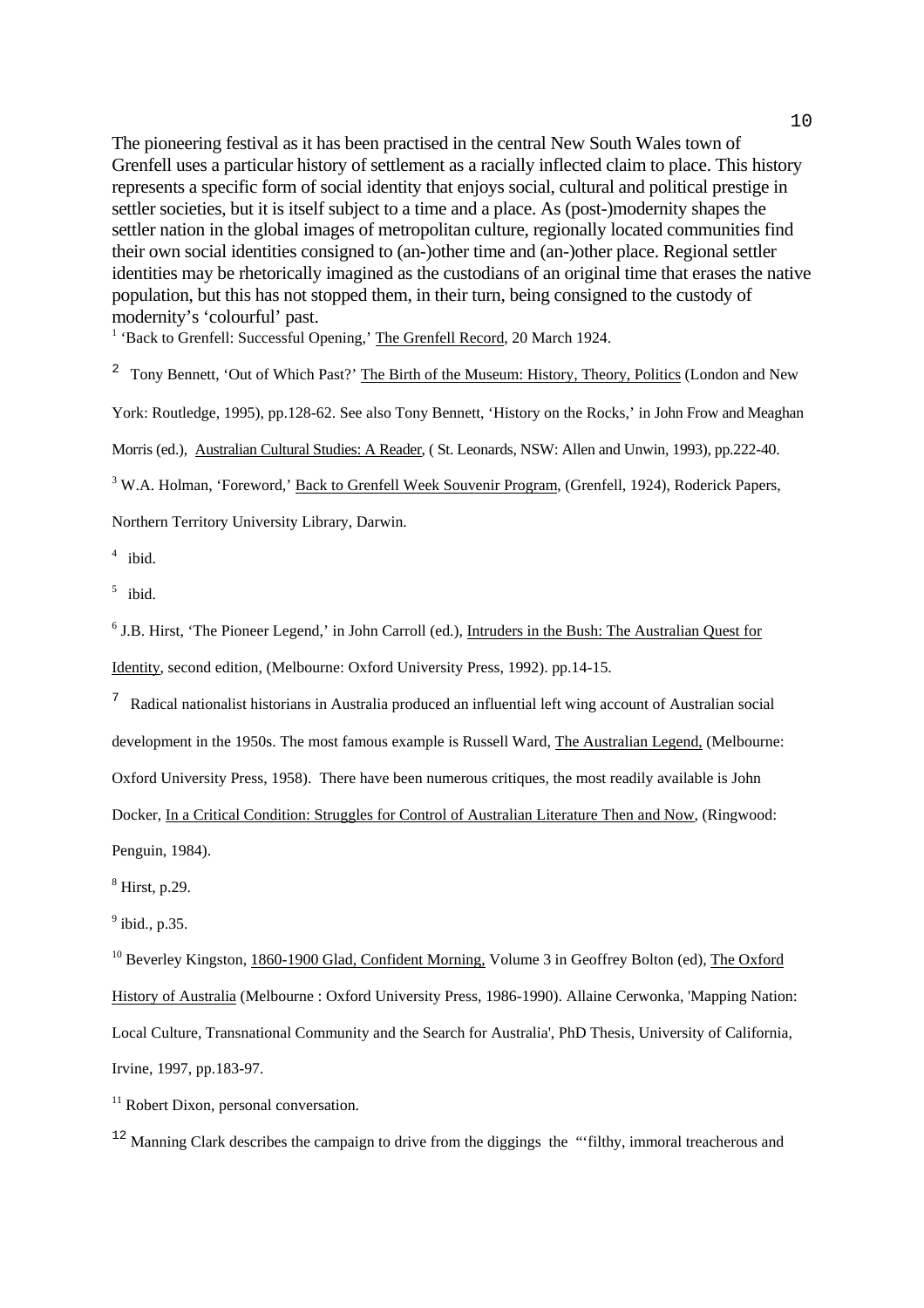quarrelsome heathen' Celestials, who wasted water, stole gold, ruined good digging ground, spread leprosy, and practised secret vices on the bodies of white women and white boys" in The Earth Abideth For Ever, 1851- 1888, Volume IV of his controversial six volume epic A History of Australia, (Melbourne: Melbourne University Press, 1978), p.126.

 $13$  For a discussion of the effect of these ideas on the development of the settler city see Christopher Lee, 'Toilet Training the Settler Subject: An Exercise in Civic Regulation,' Southern Review, Vol.29. No.1 (1996), pp. 50- 63.

<sup>14</sup> 'The History of the Grenfell Henry Lawson Festival of Arts,' Grenfell Record, 8 June 1971.

 $15$  ibid

<sup>16</sup> Goodwin atd in 'The History of the Grenfell Henry Lawson Festival of Arts.'

<sup>17</sup> Henry Lawson's Grenfell, Directed by Bridget Goodwin, Bridie Films, 1994, Broadcast on 'Sunday Afternoon with Peter Ross,' ABC-TV, Australia, 3 July 1994.

<sup>18</sup>Colin Roderick qtd in 'Lawson Festival is a Brilliant Success,' Grenfell Record, 17 June 1958.

<sup>19</sup> Grenfell Henry Lawson Festival of the Arts Program, Grenfell, 1961, Frederick Hancock Papers, MSS 772/27, Mitchell Library.

 $^{20}$  Grenfell Henry Lawson Festival of the Arts Program, Grenfell, 1966, Henry Lawson File, Meanjin Archives, Baillieu Library, University of Melbourne. The section on the Melbourne to Brisbane highway from Young through Grenfell to Forbes was renamed Henry Lawson Way on August 31 1963 by the Commissioner for Main Roads Mr J.A.L. Shaw in response to a local campaign.

<sup>21</sup> Richard White, Inventing Australia: Images and Identity 1688-1980, (Sydney: Allen and Unwin, 1981), pp.140-51.

 $^{22}$  John Fiske argues that the Lifesaver and the Surfer are distinct, often oppositional cultural identities. More recently, however, Edwin Jaggard has shown that in the period between the wars at least, they were the two sides of the one coin. See John Fiske, Bob Hodge and Graeme Turner, Myths of Oz: Reading Australian Popular Culture, (Sydney: Allen and Unwin, 1987), pp.53-72, and Edwin Jaggard, 'The Australian Surf Lifesavers as a National Symbol 1920-1960', Paper delivered to the Australian Identities Conference: History. Culture and Environment, University College Dublin, Dublin, Ireland, 3 July 1996.

<sup>23</sup> Alexander McRobbie, From Seaside Village to International Resort: The Real Surfers Paradise, (Surfers